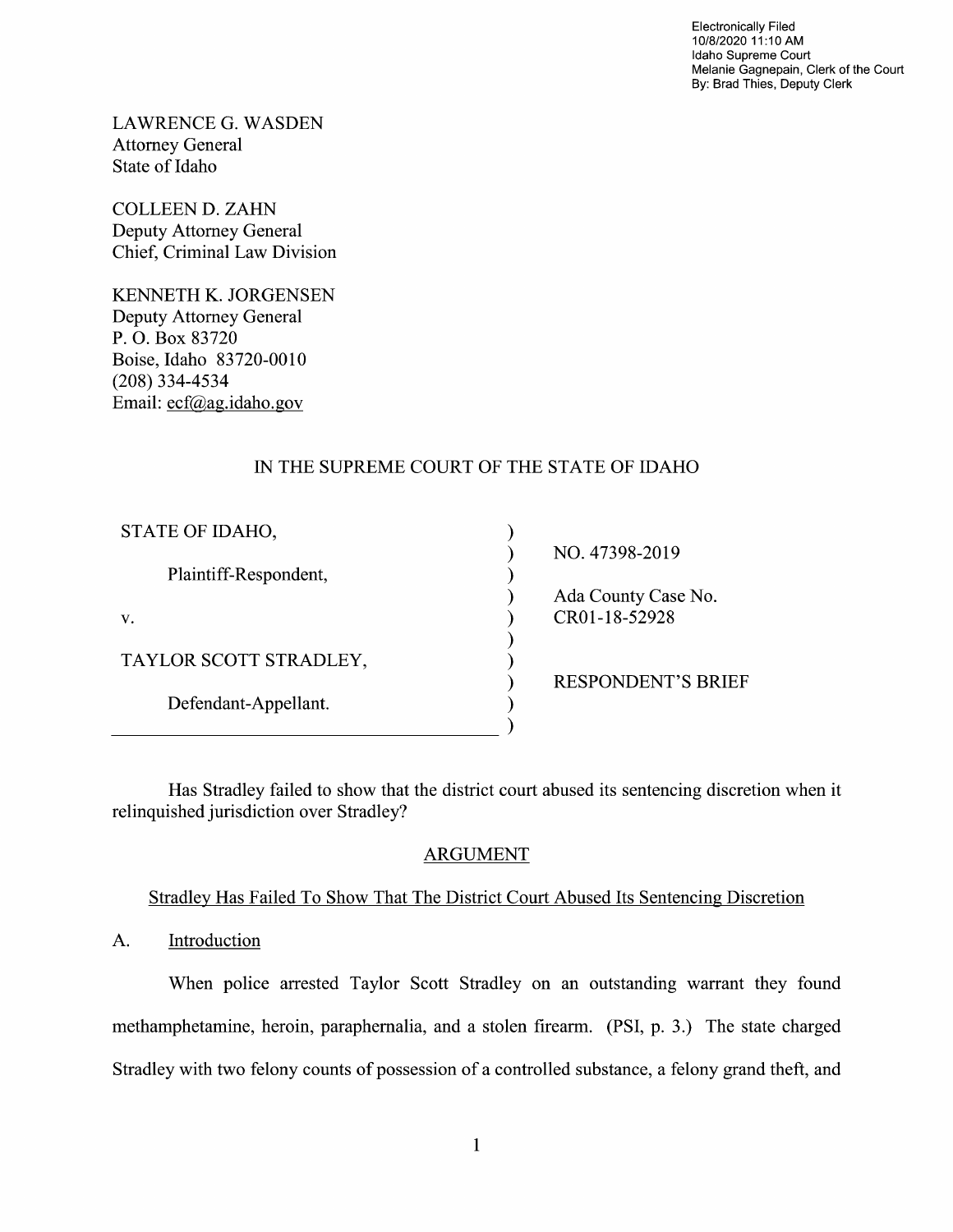two misdemeanors.  $(R., pp. 30-31.)$  Stradley pled guilty to one count of possession of a controlled substance and one count of grand theft pursuant to a plea agreement.  $(R., p. 32.)$  The district court imposed sentences of seven years With two years determinate 0n each count, suspended the sentences, and placed Stradley on probation. (R., pp. 49-53.)

Stradley violated his probation within a few weeks by failing to appear for urinalysis testing, associating with a prohibited person, using controlled substances, and absconding from probation. (R., pp. 56-59, 79.) The district court revoked probation, executed the sentences, and retained jurisdiction. (R., pp. 80-81.)

About two months later, the Idaho Department 0f Correction recommended that the court relinquish its retained jurisdiction. (PSI, p. 207.) The district court relinquished jurisdiction. (R., pp. 84-85.) Stradley filed a notice of appeal timely from the order relinquishing jurisdiction. (R., pp. 87-89.)

#### B. Standard Of Review

"[W]e review a decision to relinquish jurisdiction for abuse of discretion." State v. Latneau, 154 Idaho 165, 166, 296 P.3d 371, 372 (2013). In evaluating whether a lower court abused its discretion, the appellate court conducts a four-part inquiry, which asks "whether the court: (1) correctly perceived the issue as one of discretion; (2) acted within the outer boundaries 0f its discretion; (3) acted consistently With the legal standards applicable to the specific choices available to it; and (4) reached its decision by the exercise of reason." State v. Herrera, 164 Idaho 261, 272, <sup>429</sup> P.3d 149, <sup>160</sup> (2018) (citing Lunneborg V. MV Fun Life, <sup>163</sup> Idaho 856, 863, <sup>421</sup> P.3d 187, 194 (2018)).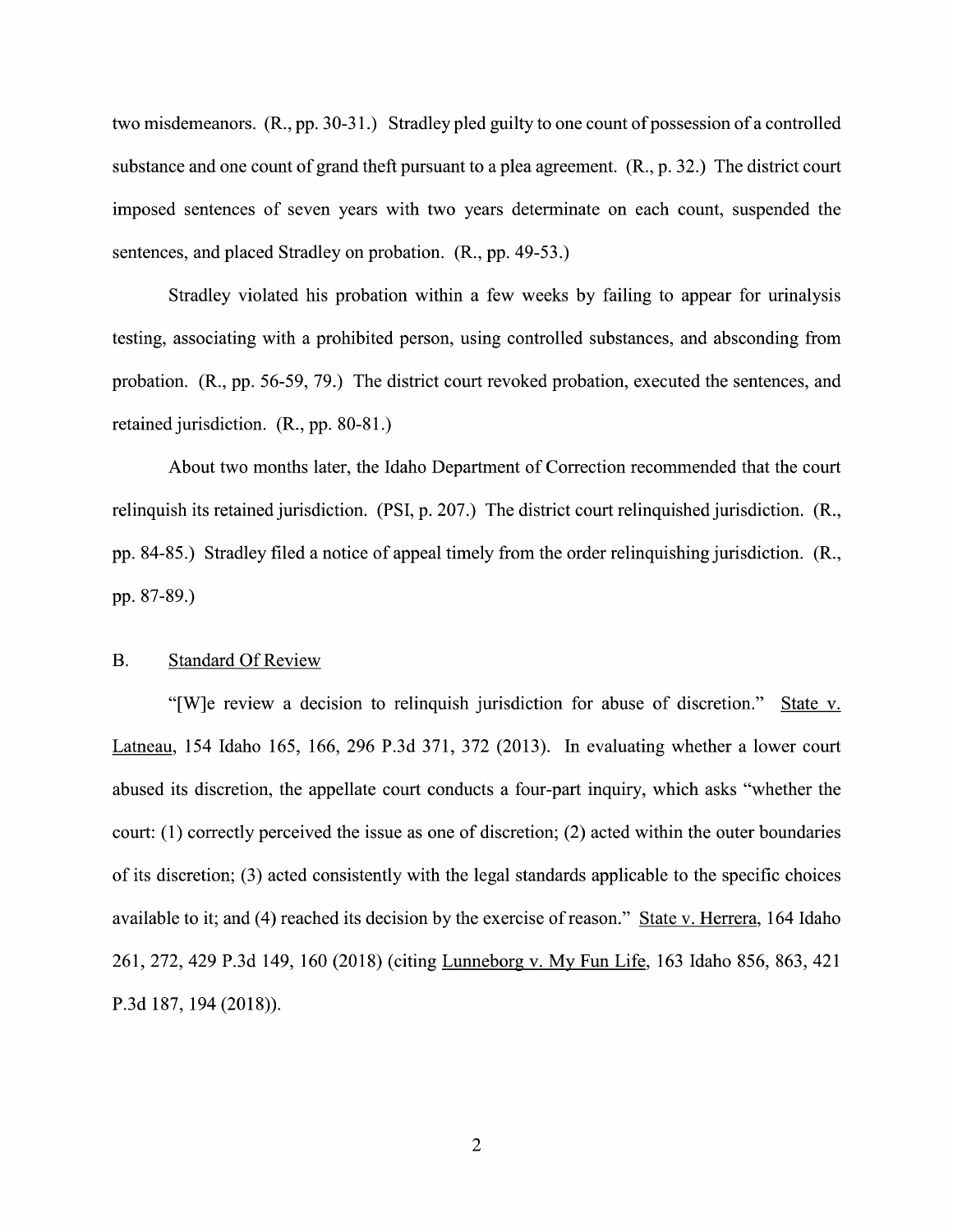### C. Stradlev Has Shown No Abuse Of The District Court's Discretion

In deciding to relinquish jurisdiction or grant probation, the district court should consider "all of the circumstances to assess the defendant's ability to succeed in a less structured environment and to determine the course of action that will further the purposes of rehabilitation, protection of society, deterrence, and retribution." State v. Statton, 136 Idaho 135, 137, 30 P.3d 290, 292 (2001). A recommendation of probation is "purely advisory and is in no way binding" 0n the district court. State V. Coassolo, 136 Idaho 138, 143, 30 P.3d 293, 298 (2001). Thus, good performance during the retained jurisdiction program "does not alone create an abuse of discretion in the district judge's decision not to place the defendant on probation." Statton,  $136$  Idaho at  $137$ , 30 P.3d at 292.

Here, rather than a favorable recommendation, the Idaho Department of Correction recommended that the district court relinquish its jurisdiction. (PSI, p. 207.) Stradley arrived at the facility for evaluation on July 16, 2019, accumulated three written warnings for violating rules in about three weeks, engaged in a fight on August 6, 2019, and was removed from programming.  $(R., pp. 207, 209.)$  The evaluators concluded that Stradley's unwillingness to follow rules in a structured environment made it "unlikely that he will adhere to the rules of supervision." (PSI, p. 210.) The district court saw no "basis to depart" from the relinquishment recommendation. (Tr., p. 13, L.  $14 - p$ . 14, L. 8.) Because Stradley violated the terms of his probation within weeks of being placed 0n probation, and was engaged in serous disciplinary breaches during his rider within weeks of arriving at the program, the district court did not abuse its discretion in accepting a relinquishment recommendation based 0n the conclusion that Stradley would not comply With the terms of probation.